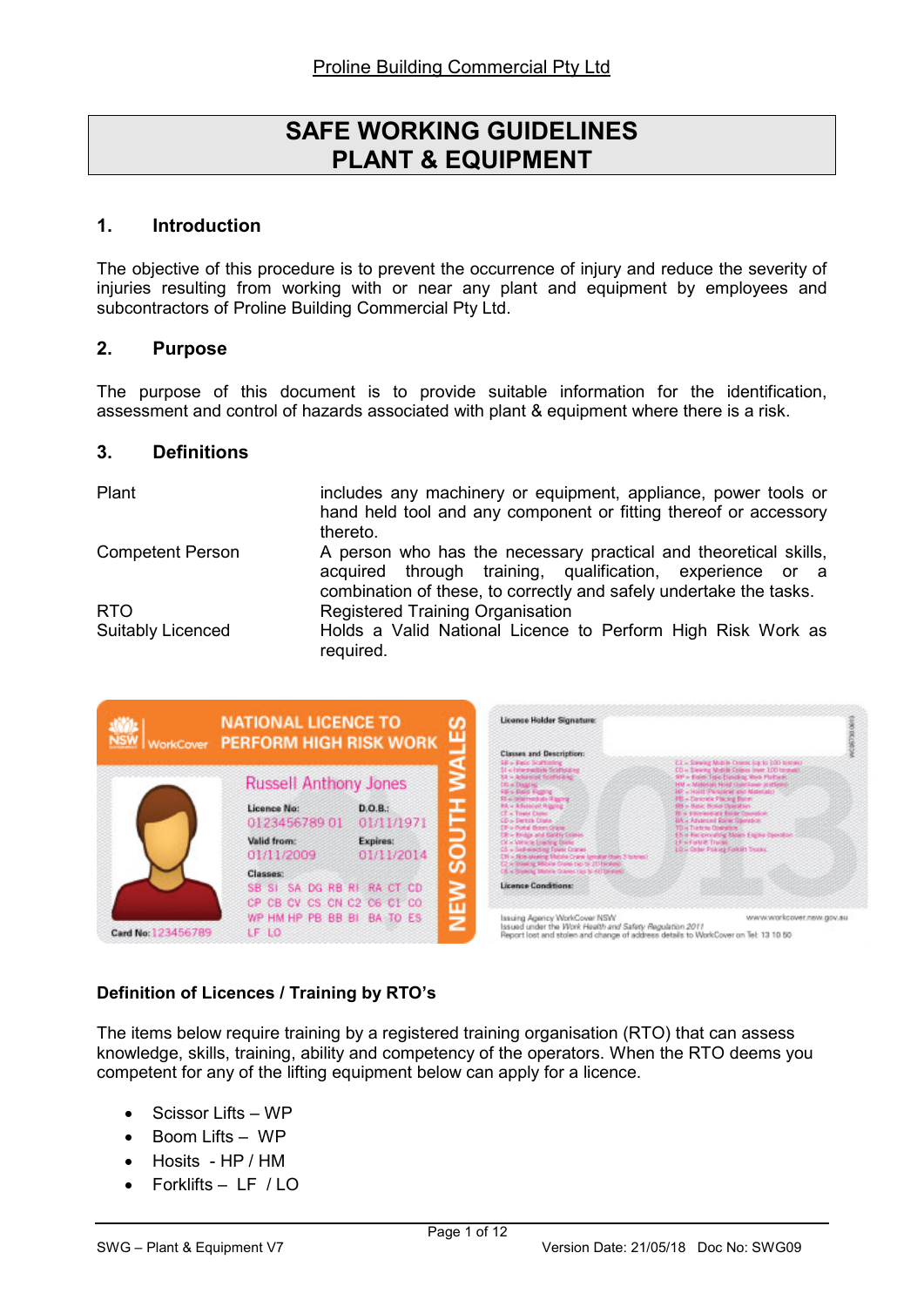Cranes – CN / C2 / C6 etc

# 4. Roles & Responsibilities

Project Managers/ Supervisors and Site Supervisor are responsible for the following:

- Identification, assessment, control and evaluation of working with plant & equipment;
- Ensure that competently trained operators use plant and equipment only:
- Ensure the at competently trained person/s carry out testing and tagging of plant & equipment
- Ensure that records are kept and maintained on the status of electrical testing and tagging of equipment and to provide a monthly report to the Systems Manager.

Other Employees / subcontractors are responsible for the following:

- Ensure they do not carry out works in where uncontrolled plant & equipment hazards exist;
- Notify the Site Supervisor of any hazards / faults or maintenance requirements of plant & equipment;
- Co-operate with Project Managers/Supervisors and Site Supervisor in implementing the plant & equipment hazards management controls.

# 5. Procedure

Employees and subcontractors are responsible for developing an understanding of becoming competent in the implementation of risk management principles and practices on site/s.

This is a four phase process:-

- 1. Risk Identification
- 2. Risk Assessment
- 3. Risk Control
- 4. Risk Evaluation

## 5.1 Risk Identification

Identification of risks associated with working with plant & equipment should be undertaken by the following means:

- Consultation with employees / subcontractors
- Observation of work practices
- Inspections of the task and associated work areas
- Examine workplace injury records to assess what injuries have occurred to what tasks being carried out.

Consideration should also be given to the work area

The identification of particular hazards might include items such as:-

- Faulty plant & equipment:
- Untagged plant & equipment;
- work occurring above or below other people.

## 5.2 Risk Assessment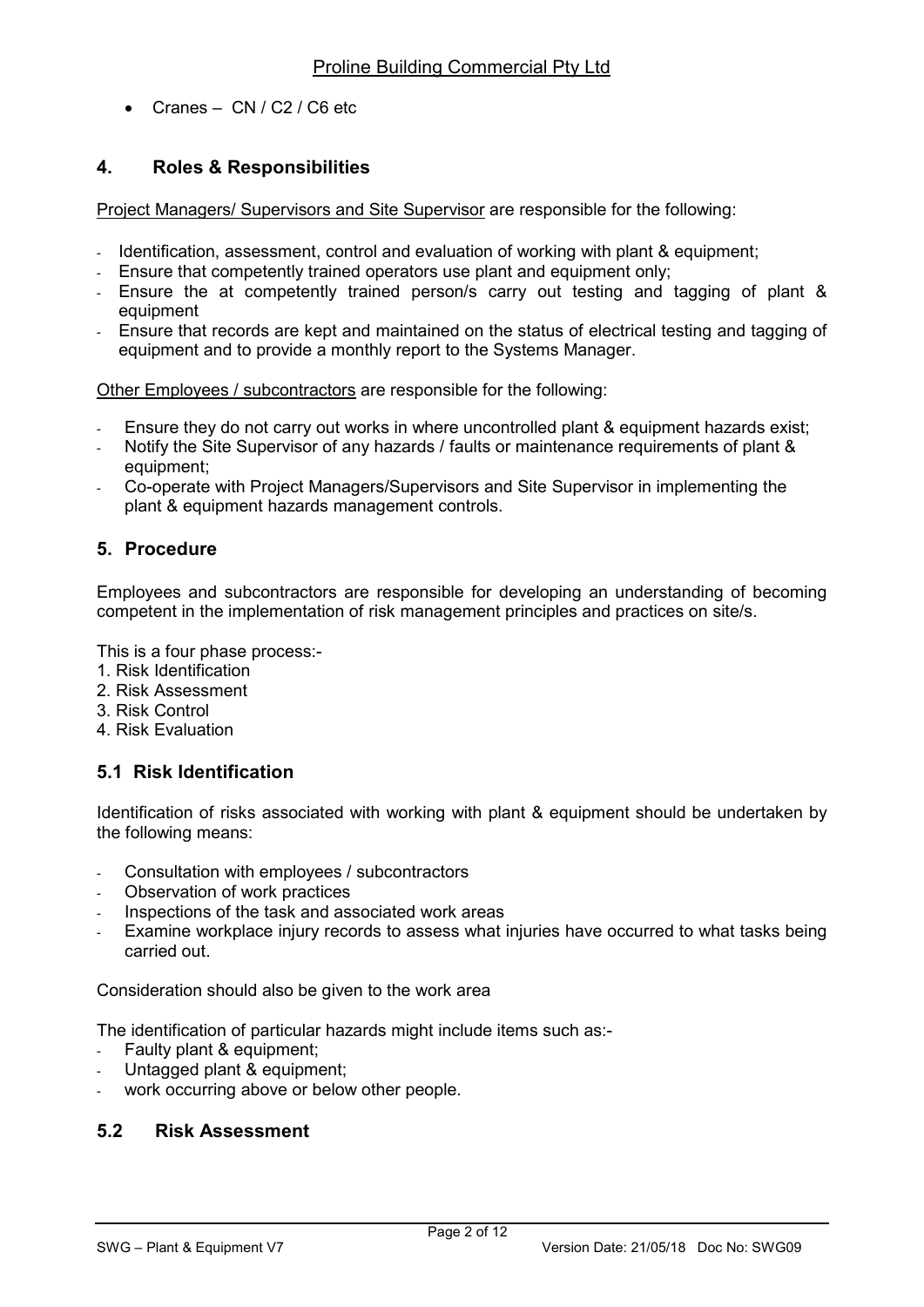Identified hazards should then be prioritized according to the severity of injury, frequency of task and probability whilst performing the task. When assessing the risk, consideration will be given to:

- The likelihood of the incident occurring and;
- The consequence relating to that type of incident.

# 5.3 Risk Control

It is the responsibility of all employees and subcontractors involved in the working with plant & equipment to ensure that control measures that are put in place by Proline are co-operated with. Risk Control is the means for minimizing or eliminates the identified risk and is carried out using the following hierarchy of control:

- Eliminate the risk by ceasing the hazardous component or activity
- Substitute a less harmful alternative hazard substance or process
- Isolate the hazard at source using engineering means
- Introduce administrative controls to minimize exposure
- Use of Personal Protective Equipment

General Control options should include the following:

- Ensure all plant & equipment has been checked, tested & tagged;
- Ensure plant log books have been checked to ensure maintenance
- has occurred according to the manufacturer's specifications;
- Ensure all guards are fitted and equipment is in proper working order
- Ensure person/s using plant & equipment have been trained in the correct use, storage and maintenance
- Ensure when using plant, spotters are present, identifying pedestrians etc

# 5.4 Risk Evaluation

It is important to evaluate the effectiveness of the control measures implemented, to ensure that they are effective and that they do not lead into the introduction of additional hazards within the work environment. An evaluation of control measures must be carried out by the Site Supervisor during the tasks Safe Work Method Statement Reviews.

#### 6. Types of Plant

- Cranes
- Hoists materials
- Hoists personal and materials
- Scissor Lifts
- Boom Lifts
- Electric Forklifts
- **Forklifts**
- Skid Steer
- **Excavators**
- Concrete Pumps
- Elevated Work Platforms
- Reach Stackers not used by Proline Building during operations.

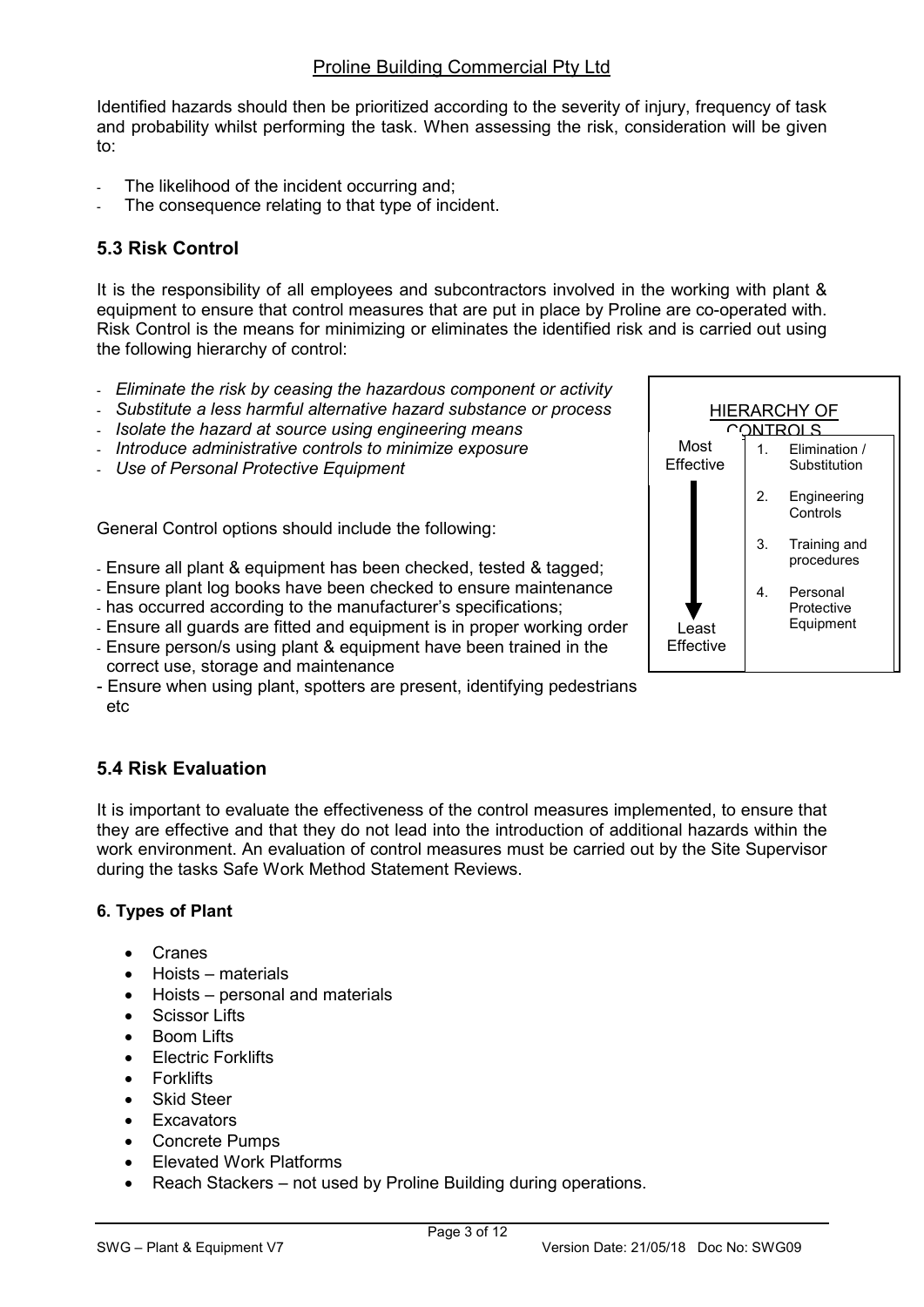











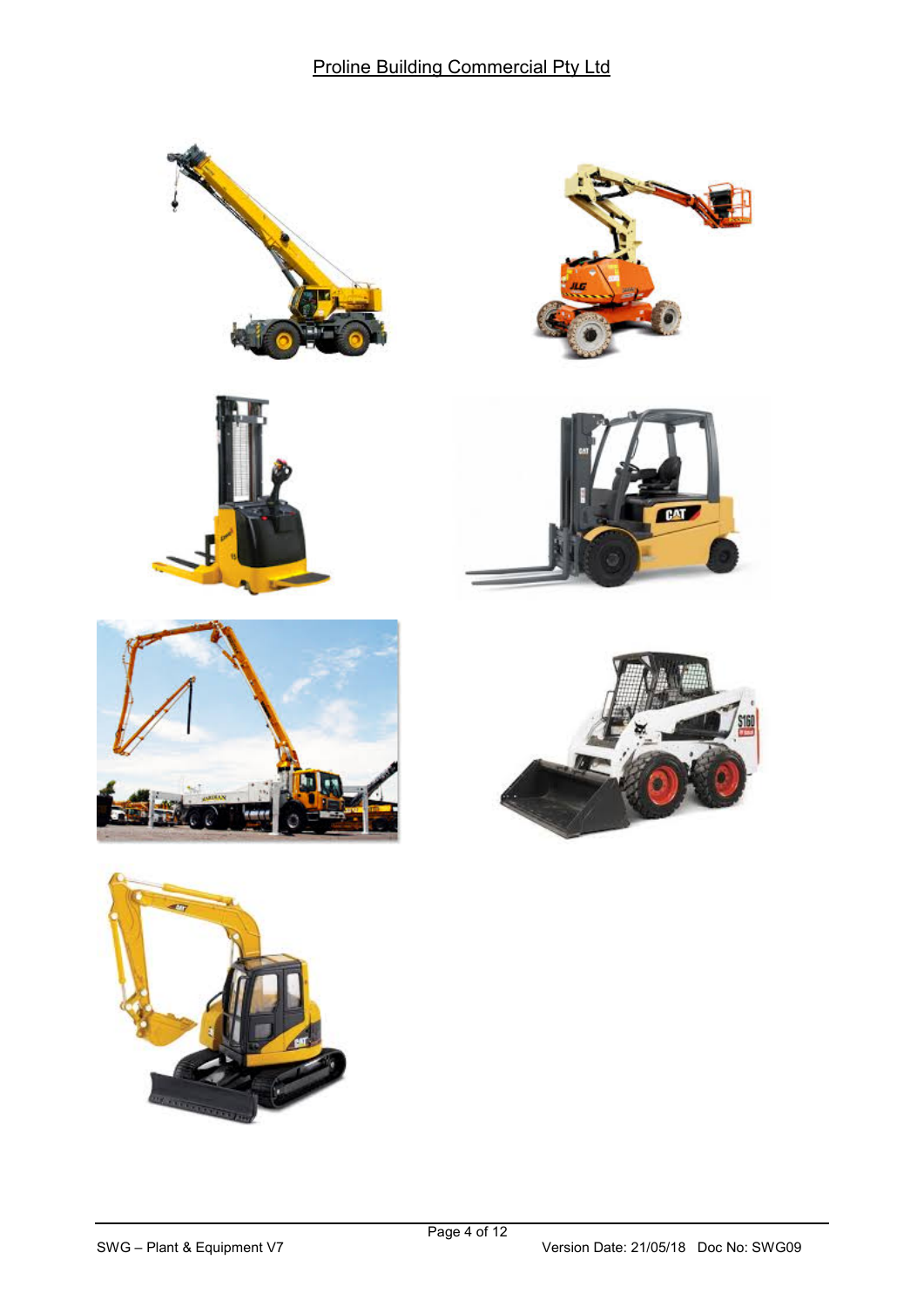#### 6.1 Inspection of Plant – Daily Checks

All plant and equipment is to be checked daily by the designated driver/operator. If the plant or equipment is found to be unsafe, it must be removed from site and tagged for repair or disposal.

Plant with moving parts must have guards fitted, if there is a risk that an operator or anyone in close proximity could become entangled in the plant or be hit by something being ejected. If guarding is not possible, it is essential that a safe system of work is provided.

After starting the engine the steering and brakes and hydraulics on mobile plant and equipment will be checked before leaving the parking area to ensure they are operating correctly

The following checklists are to be completed and retained depending on the type of plant being used:

- 1. Plant & Equipment Checklist Doc No: OHS003
- 2. Concrete Pump Checklist Doc No: OHS006
- 3. Mobile Crane Inspection Report Doc No: OHS007
- 4. Forklift Truck Checklist Doc No: OHS008
- 5. Hoist Checklist Doc No: OHS009
- 6. Lifting Gear Checklist Doc No: OHS010
- 7. Loader/Excavator Checklist Doc No: OHS011
- 8. EWP Checklist Doc No: OHS0110

And each piece of plant on site, will be listed on the Plant & Equipment Register Doc No: QA08.

#### 6.2 Load Control

#### (Obtained from the Safework Australia – General Guide for Industrial trucks)

You must use an industrial lift truck that is designed to lift or suspend the load to be lifted. The lifting attachments must be suitable for the load and within the safe working limits of the industrial lift truck.

When suspending or lifting a load you must ensure, so far as reasonably practicable, that it is:

- not lifted over a person unless the industrial lift truck is specifically designed for that purpose
- lifted in a way where you are in control during the activity, and
- not lifted at the same time by more than one industrial lift truck unless the method of lifting ensures that the load placed on each item of plant does not go beyond the design capacity of the industrial lift truck.

The weight, shape, size and composition of a load can change the way it can be lifted safely. Every industrial lift truck should have a manufacturer's data plate and load chart attached in clear view. These two items may be combined on one plate.

The data plate should clearly show the:

- make, model number and serial number
- mast tilt (degrees), forward and rear
- maximum lift height (metres)
- tyre pressures (Kpa), if pneumatic, and
- gross vehicle mass (kgs) and steer axle load (kgs) unloaded with mast vertical or drive axle
- loads (kgs).

The load chart should clearly show the rated load capacity (kgs) at certain load centre distance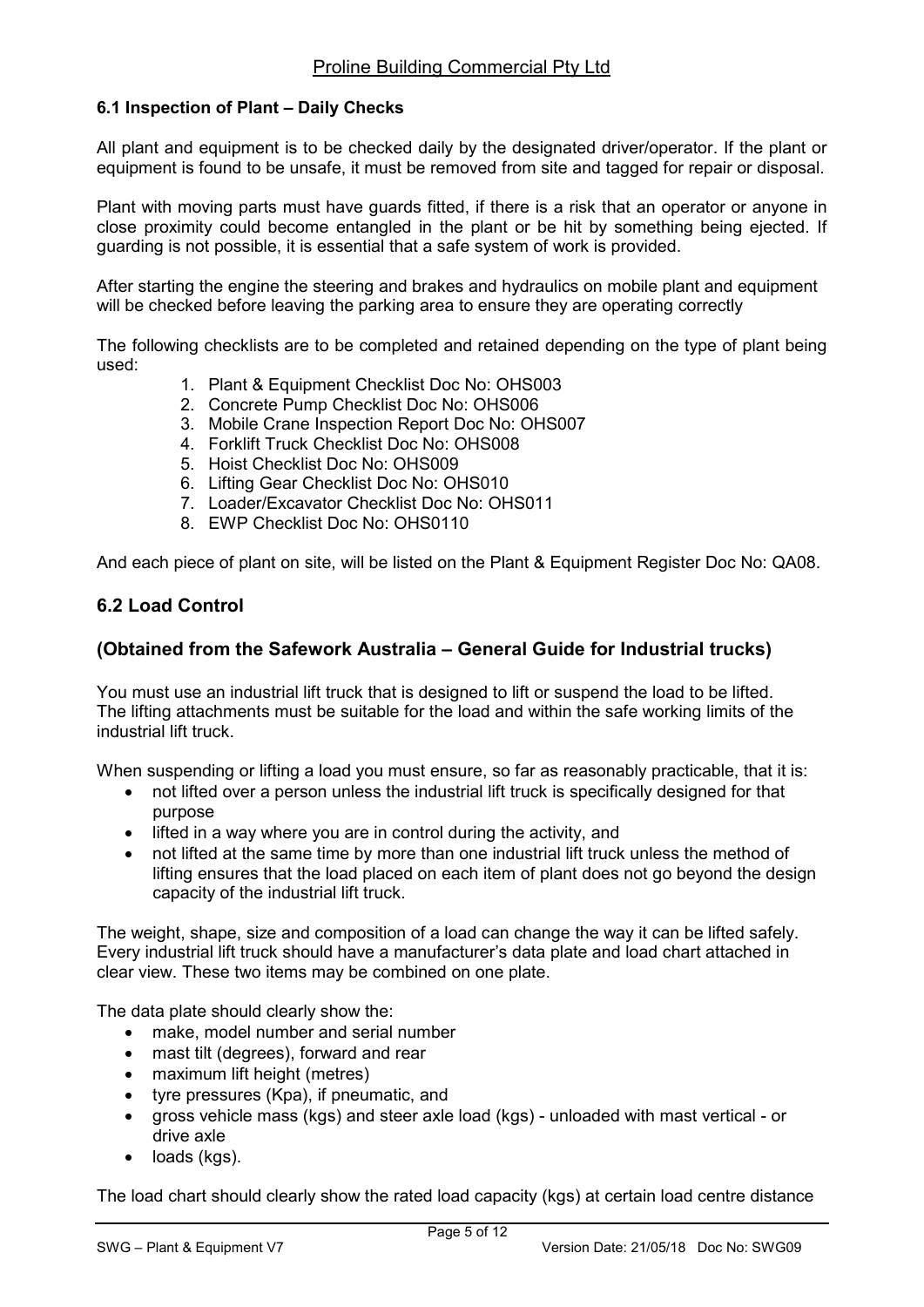## Proline Building Commercial Pty Ltd

(mm) and at maximum lift height (metres) with mast vertical. It is critical to limit the load to the rated load capacity of the industrial lift truck or attachment as shown on the load chart. If the rated load capacity is changed as a result of changes to the industrial lift truck or its attachments, the load chart should be revised before use. Each attachment should have its own load chart to help the operator.

Operators should be able to calculate whether loads of varying shapes and masses can be safely lifted by the industrial lift trucks to ensure they do not exceed the capacity of the machine. Loads should be firmly placed against the carriage or back-rest with the mast tilted back enough to stop the load slipping, falling or rolling off the fork arms. Loads that have the ability to slip, fall or roll off the fork arms or pallet should be restrained with straps or similar.

Loads should always be carried as near to the ground as reasonably practicable. Operators should not drive an industrial lift truck with a raised load.

When handling a suspended load the operator should:

- secure the load across both fork arms for balance, using an attachment designed to be used on the industrial lift truck
- not go over the de-rated capacity of the industrial lift truck or the rated capacity of the attachment
- only lift the load vertically (straight up) with no dragging or off-vertical lifts
- move slowly and cautiously when the load is raised, and
- travel with the load as low as reasonably practicable.
- If bulk bags like flexible intermediate bulk containers or similar loads are suspended from the forks of an industrial lift truck, the lifting capacity should be reduced by a safety factor of at least 20 percent to allow for the dynamic forces introduced as a result of sudden stops, starts or turns causing the load to swing.

# 7. Maintenance & Repair of Plant

All plant must be inspected, maintained and cleaned following the procedures provided by the manufacturer or by a competent person. Only a competent person may repair damaged plant. All safety features and warning devices must be maintained and tested regularly.

Plant must be made safe during inspection, maintenance, cleaning or repairing. Lock out tags must be implemented to prevent equipment being used during downtime. A copy of the maintenance checks / service history must be issued to the Site Supervisor for retention.

# 8. Storage of Plant

All plant and equipment must be stored in accordance with the manufacturer's specifications. Where possible, plant & equipment must be stored in locked containers out of the elements and away from thieves. No plant or equipment is to be stored in change or lunchrooms.

## 9. Register of Plant & Equipment

It is a requirement under the Work Health & Safety Regulation 2017, to ensure the following plant is register with Safework NSW.

Types of plant that must be registered include:

- tower cranes including self erecting tower cranes
- mobile cranes with a safe working load of more than 10 tonnes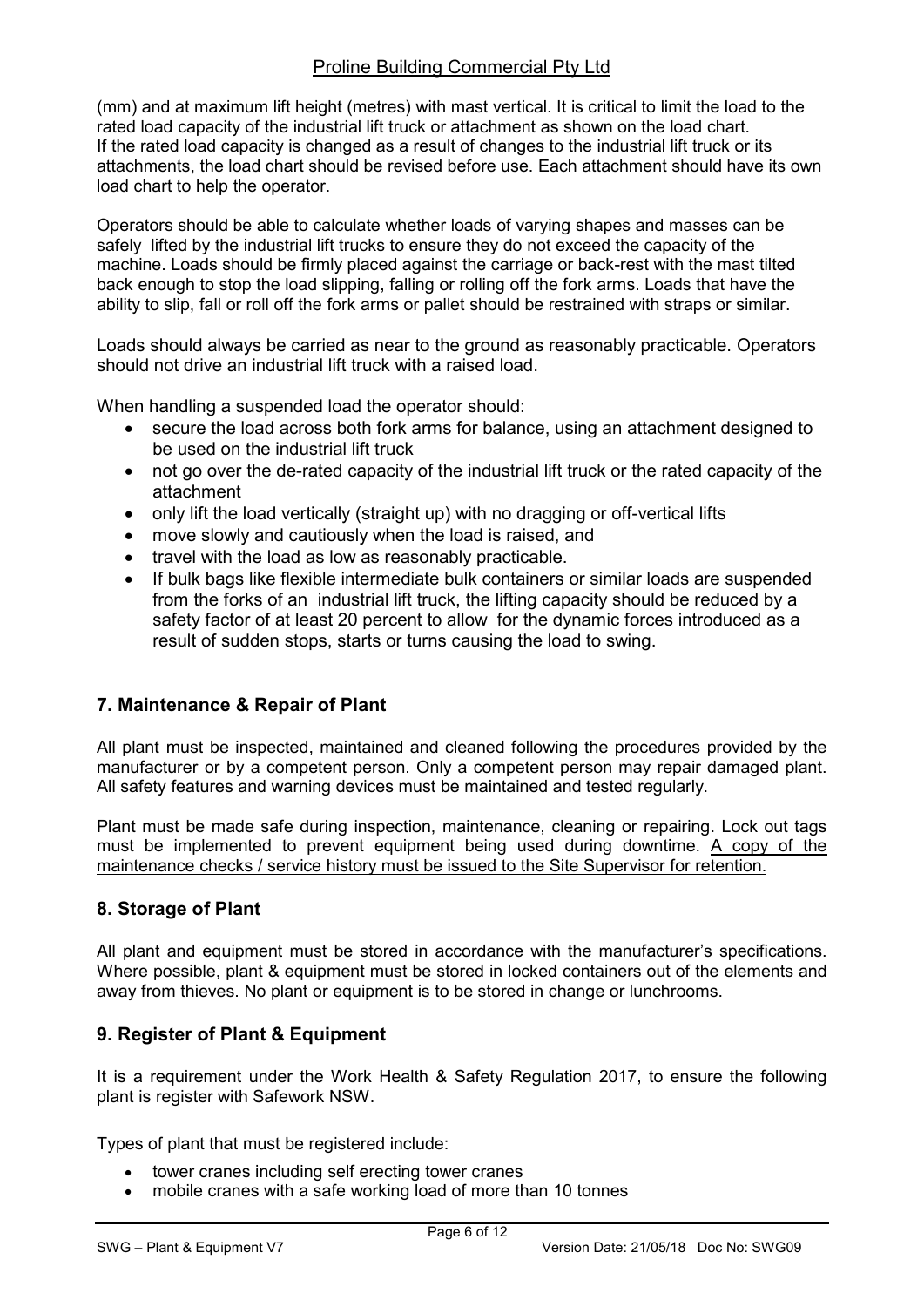- concrete placement units with delivery booms
- lifts, escalators and moving walkways
- building maintenance units
- boilers with a hazard level of A, B or C
- pressure vessels with hazard level of A, B, or C (except LP gas fuel vessels for automotive use; serially produced pressure vessels; or pressure vessels that do not require periodic internal inspection)

# 10. Hire of Plant or Equipment

It is a requirement under the Work Health & Safety Regulation 2017, for a hire company to ensure the identification of foreseeable hazards has been carried out through a Risk Assessment. Hire companies should provide the end user with evidence that the plant & equipment in correct working order, has been maintained ie log books and in some circumstances provide training.

## 11. Hand Tools

Most construction job tasks involve the use of hand tools. All Proline employees / subcontractors carry their own hand tools and are kept locked away when not being used.

#### 11.1 Types of Hand Tools that may be used are:

- Measuring tape
- Hammer
- Saw
- **Screwdriver**
- Wrench
- **Spanners**
- Ratchet socket sets
- Allen keys
- Box cutters
- Chisels
- Other hand held tools.

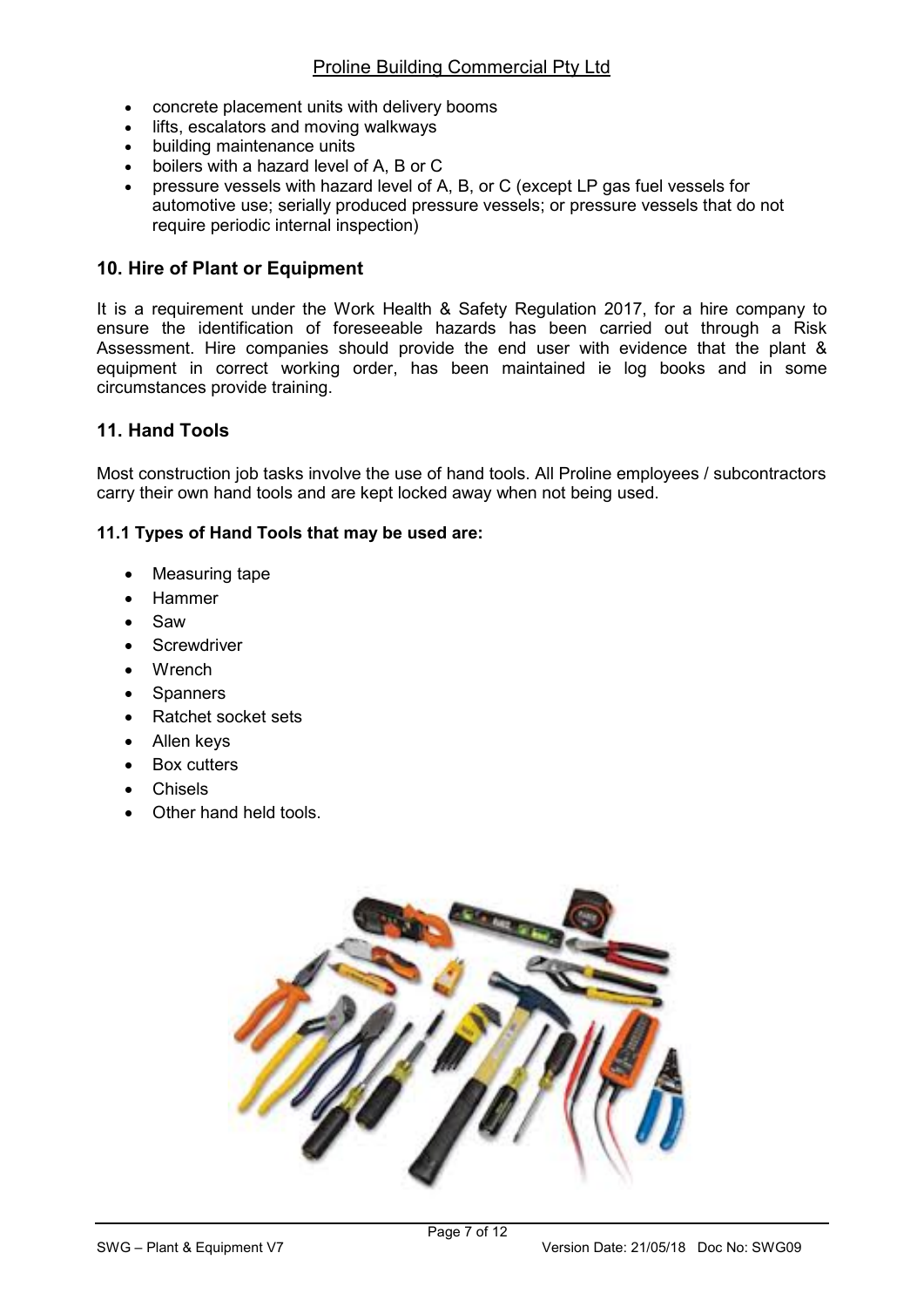#### 11.2 Use of Hand Tools

Daily checks of hand tools should be carried out prior to use, to ensure they are in correct working order. Use of appropriate PPE must be used and when using all tools. When using sharp tools always work away from body parts and ensure compliance to any relevant SWMS, client regulation or safety rule which may be applicable to the work activity being carried out. When using hand tools at heights, always ensure a "no go zone" has been implemented prior to commencement.



## 12. Power Tools

A power tool is a tool that is actuated by an additional power source and mechanism other than the solely manual labour used with hand tools. The most common types of power tools use electric motors. Most construction job tasks involve the use of power tools. All Proline employees / subcontractors carry their own power tools and are kept locked away when not being used. Power tools are required to be maintained by the owner and have regularly electrical testing and tagging checks completed.

#### 12.1 Types of Power Tools that may be used are:

- **Angle Grinders**
- Circular Saws
- **Grinders**
- Planners
- **Routers**
- Power Drills
- Nail Guns
- Multifunction Tools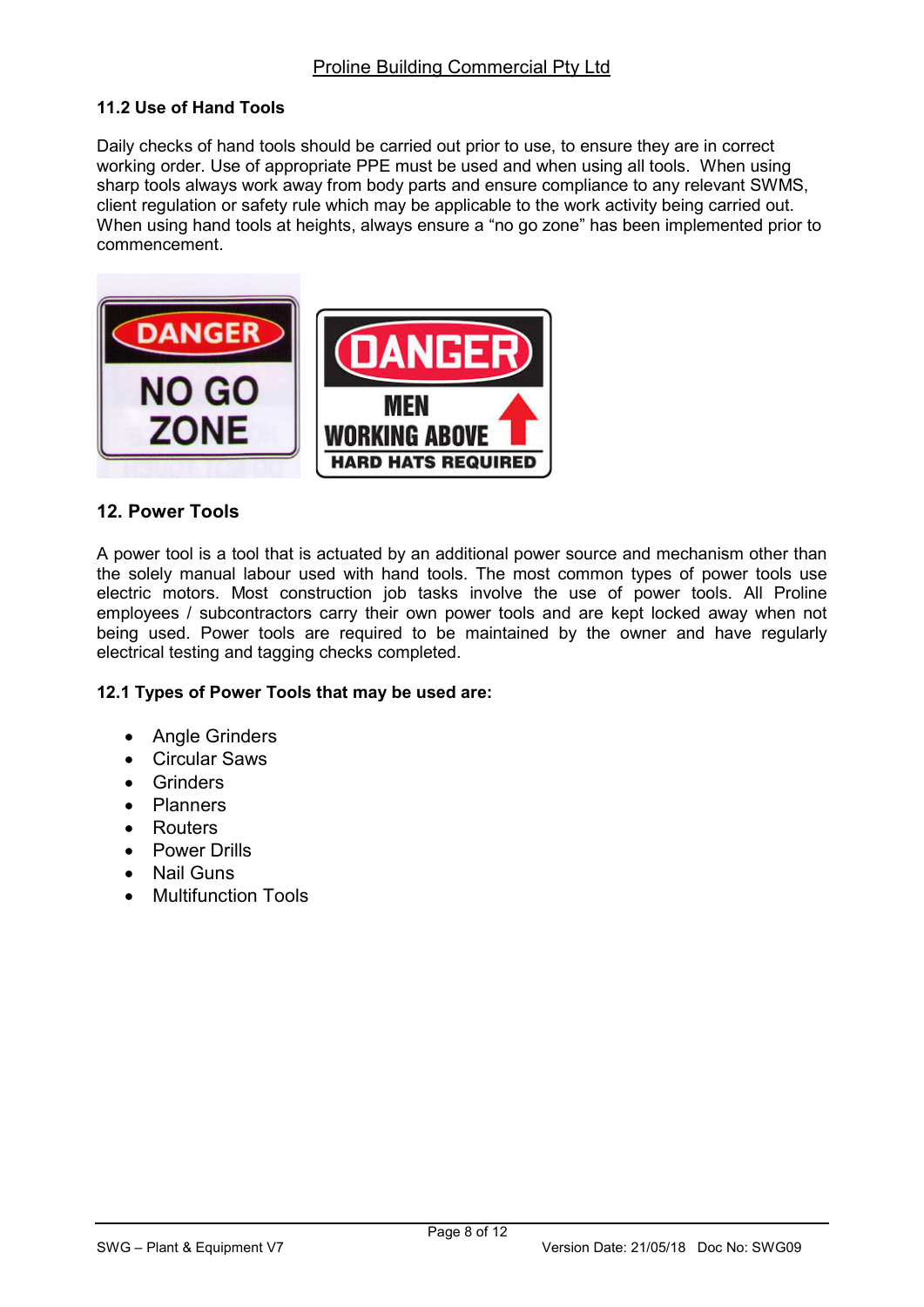# Proline Building Commercial Pty Ltd



## 12.2 Use of Power Tools

- Do not operate electrical equipment/leads in wet areas
- Ensure adequate lighting is provided at all times
- Ensure ELCB/RCD is connected and is at supply end of any extension lead (and Dead Man Switch)
- Inspect grinder and wheel for obvious faults and defect on grinders
- Ensure grinder is fitted with a safety guard that covers half the disc between the operator and disc
- Ensure trigger mechanism operates
- Ensure current Inspection Tag is on equipment
- Where applicable obtain a Hot Work permit
- Isolate power before adjusting wheel
- Ensure comfortable position
- Use one hand to hold the trigger, the other hand near the grinder body to secure the machine
- Use the flat of the wheel
- Ensure grinding disc has stopped before putting down
- Ensure the grinding wheel is the correct speed for the Grinder
- Use of an abrasive tool in the open on fire ban days without a permit is forbidden
- Remove all flammables from the work area
- Provide appropriate Fire Fighting Equipment

Note: Any faults of abnormal actions, switch off machine and disconnect from power, DANGER tag and report to Store personal.

# 13. Pneumatic Tools

A pneumatic tool, air tool, air-powered tool or pneumatic-powered tool is a type of power tool, driven by compressed air, supplied by an air compressor. Pneumatic tools can also be driven by compressed carbon dioxide (CO2) stored in small cylinders allowing for portability.

## 13.1 Why Proline uses Pneumatic Tools?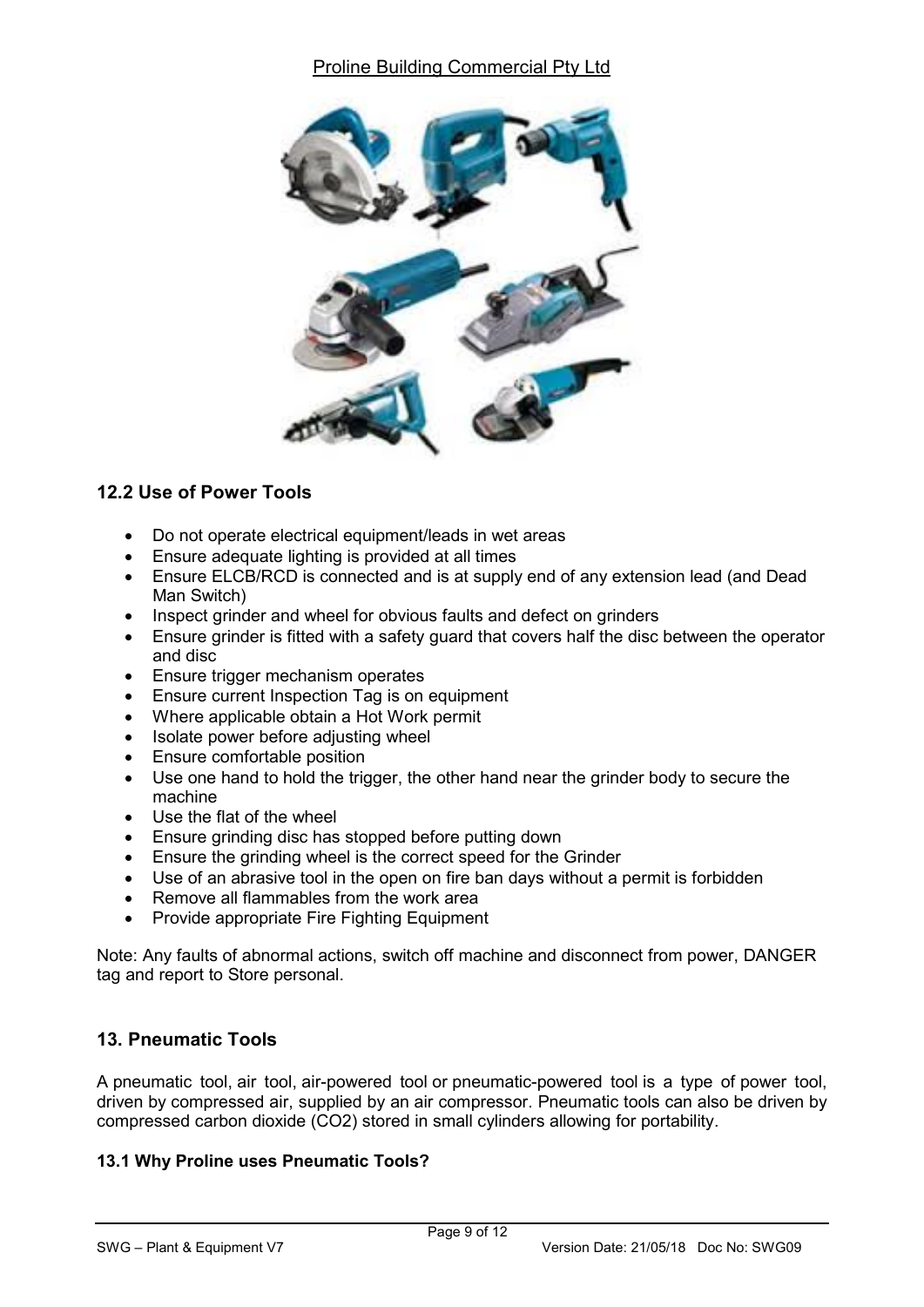#### Proline Building Commercial Pty Ltd

Pneumatic tools are safer to run and maintain than their electric power tool equivalents, and have a higher power-to-weight ratio, allowing a smaller, lighter tool to accomplish the same task. General grade pneumatic tools with short life span are commonly cheaper. Industrial grade pneumatic tools with long life span are more expensive.

Types of Pneumatic Tools used by Proline:

- Nail Guns
- Air Drills
- Air Hammers
- Staple guns
- Other tools as required



#### 13.2 Use of Pneumatic Tools

Daily checks of hand tools should be carried out prior to use, to ensure they are in correct working order. Use of appropriate PPE (eye protection / hearing protection) must be used and when using all pneumatic tools.

When using pneumatic tools always check to see that they are fastened securely to the hose to prevent them from becoming disconnected. A short wire or positive locking device attaching the air hose to the tool will serve as an added safety guard. A safety clip or retainer must be installed to prevent attachments, such as chisels on a chipping hammer, from being unintentionally shot from the barrel. Screens should be setup where possible to protect other workers.

Compressed air guns should never be pointed toward anyone at any time. Ensure compliance to any relevant SWMS, client regulation or safety rule which may be applicable to the work activity being carried out.

When using pneumatic / power tools at heights, always ensure a "no go zone" has been implemented prior to commencement.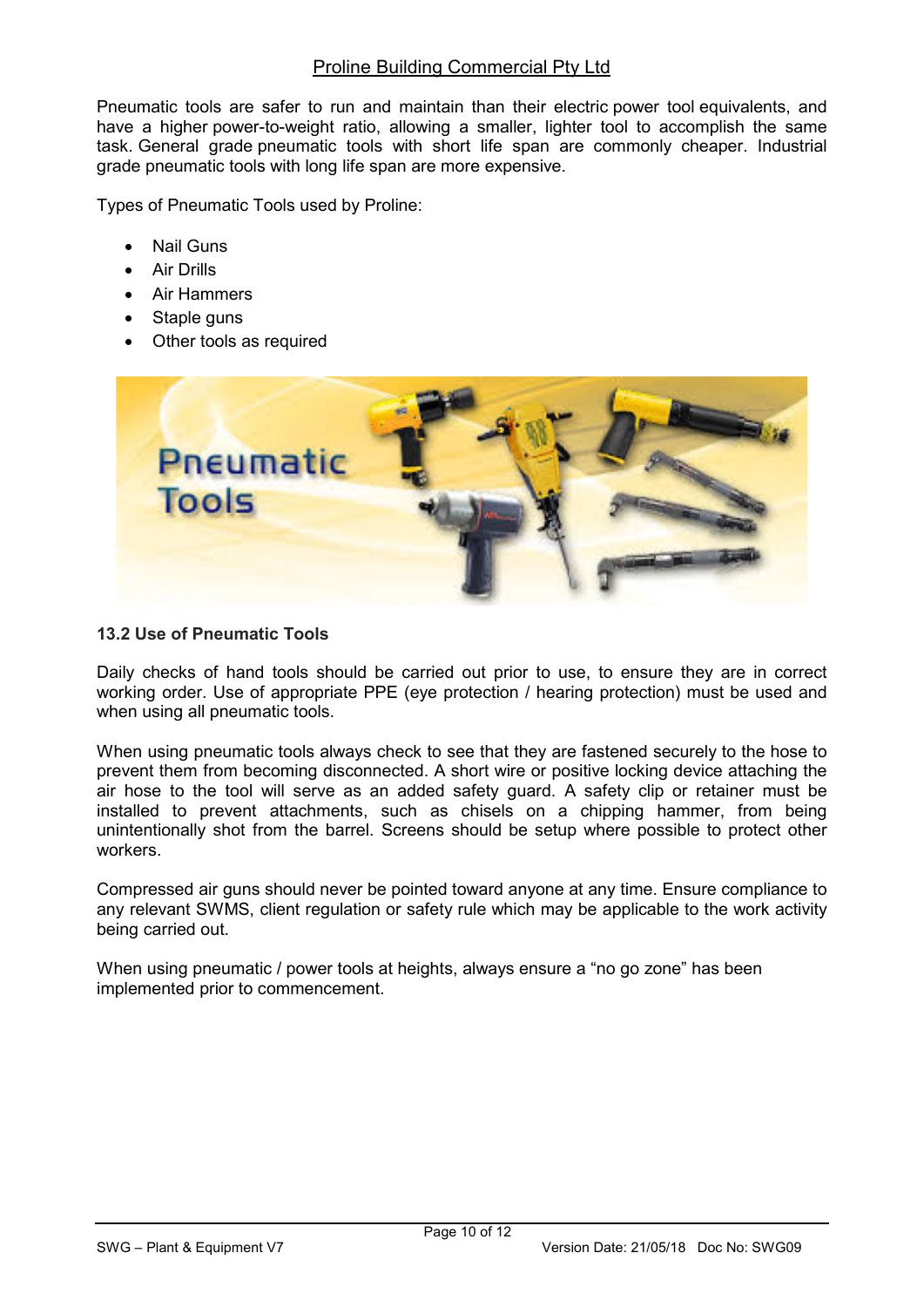

# 14. Record Keeping

Records should be retained in regards to the maintenance and service of plant & equipment. This will be carried out by the Systems Manager.

# 15. Use of Plant / Equipment / Driving Airside

Prior to using plant / equipment airside, personnel will need to complete or hold the following:

- 1. Ensure the appropriate permits have been obtained ie heights / crane
- 2. Ensure a Tools of the Trade Form has been completed and submitted to security
- 3. Ensure all tools have been checked tested and tagged
- 4. Ensure all equipment has been checked, maintenance logs present
- 5. Ensure all equipment / plant is secured at all times as required

Prior to diving airside, personnel will need to complete or hold the following:

- 1. Hold a current NSW Drivers licence
- 2. Hold a current ADA (Authority to Drive Airside) licence or be under instruction / escort to gain experience in view of obtaining a ADA Licence

## 16. Training

The Systems Manager will train employees during WHS EMS QA Seminars to ensure that employees can identify risky activities and receive appropriate training.

Project Manager/Supervisors should ensure Site Supervisor train employees / subcontractors in identifying, assessing and controlling risks during Safe Work Method Statement training for any plant & equipment related type work activities.

The Site Supervisor should ensure only person/s trained or licenced use plant on site.

## 17. Review & Evaluation

In order to ensure this procedure remains effective, it will be reviewed by Senior Management on an annual basis or in the event of an injury or near miss resulting from any working at heights activity, changes in legislation or if raised by an employees concern.